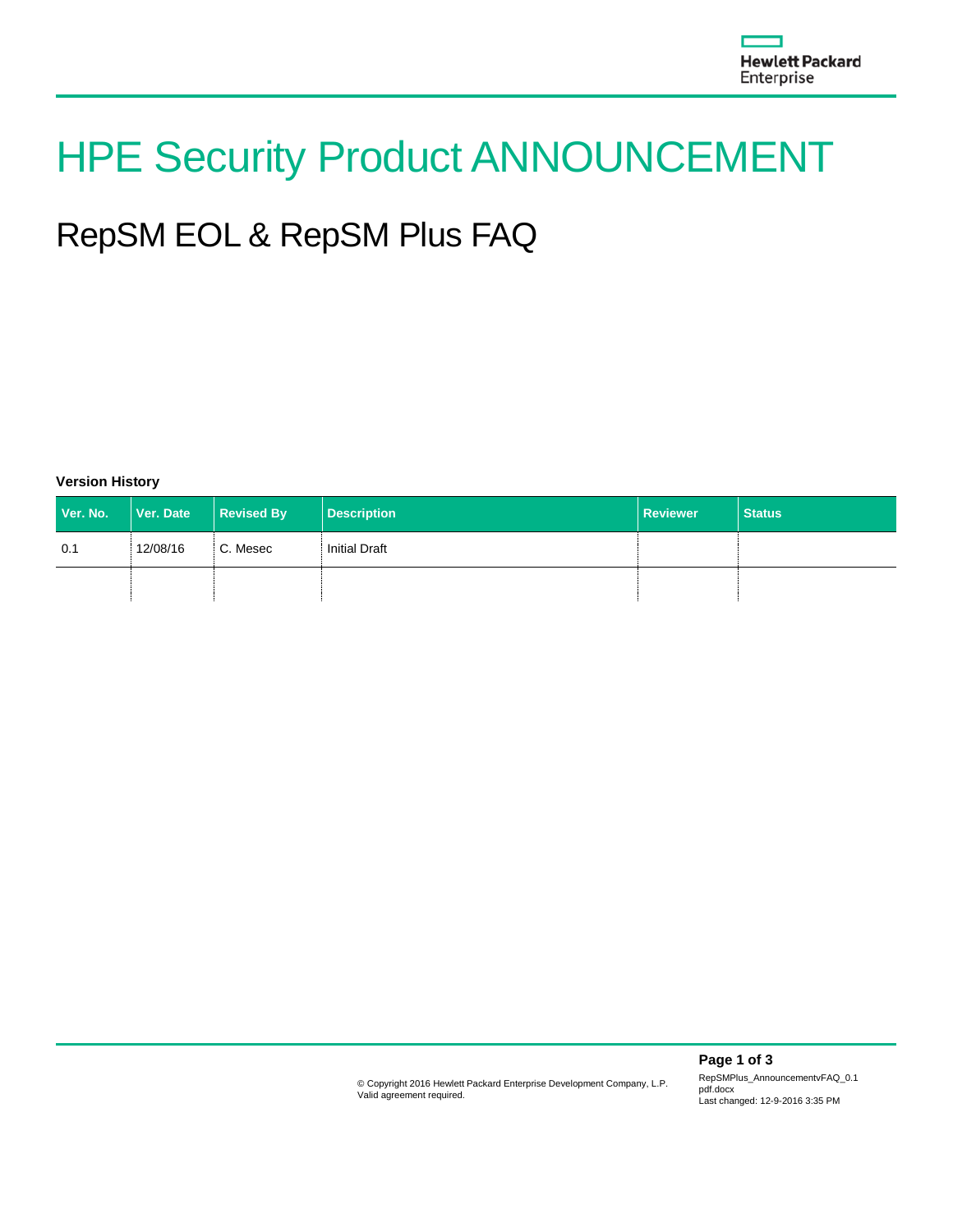|  | <b>Project Acronym</b> |  |
|--|------------------------|--|
|  |                        |  |

**Standard Template** 

**Customer Name** Project ID No.: Project ID No



[Start the document here]

#### *Q: When is the last day to purchase RepSM?*

*A: ArcSight Reputation Security Monitor product (RepSM) will no longer be available for sale on the HPE ESP ArcSight price list end of day December 11, 2016.* 

### *Q: If I currently have RepSM, do I have to move to RepSM Plus?*

A: We are not forcing customers to change to RepSM Plus, however, there will be no updates or changes to the RepSM MIC or any other software components. If there is a problem, the only avenue for continuation of the threat feed will be to install RepSM Plus.

### *Q: Why will RepSM MICs or software not be supported in the future?*

A: RepSM software cannot be maintained. RepSM Plus is an exact equivalent product which provides the same features and capability.

#### *Q: Why is the change being made for an equivalent product?*

A: RepSM, at its core is a Trend/Tipping Point threat feed. Now that Tipping Point is no longer an HPE entity, the goals of that product are different from the goals of ArcSight and HPE. The RepSM Plus product will be updated to fit the needs of ArcSight customers and the future direction of ArcSight.

### *Q: If I have RepSM and want to migrate to RepSM Plus, how much will it cost me?*

A: Existing RepSM customers with a valid subscription may migrate for free and use RepSM Plus until the end of their subscription term.

#### *Q: Is RepSM Plus 'exactly' the same as RepSM?*

A: From the use and data content perspective, they are identical. There are differences in the ArcSight product lines that they support. RepSM has been primarily an ESM addition, RepSM Plus is available for the ArcSight ESM, ESM Appliance and Express product lines.

#### *Q: I have ArcSight Appliances of the 7400 and 7500 series, can I purchase RepSM Plus?*

A: Yes, but for those 7400 and 7500 series, they must be upgraded in order to purchase RepSM Plus.

#### *Q: Who do I contact if I want to migrate to RepSM Plus?*

A: Contact your HPE Security Sales representative or partner, they can assist you with the transition.

Id

Template (version Version Number/ Version Date)Project Document

© Copyright 2016 Hewlett Packard Enterprise Development Company, L.P. Valid agreement required.

RepSMPlus\_AnnouncementvFAQ\_0.1 pdf.docx Last changed: 12-9-2016 3:35 PM